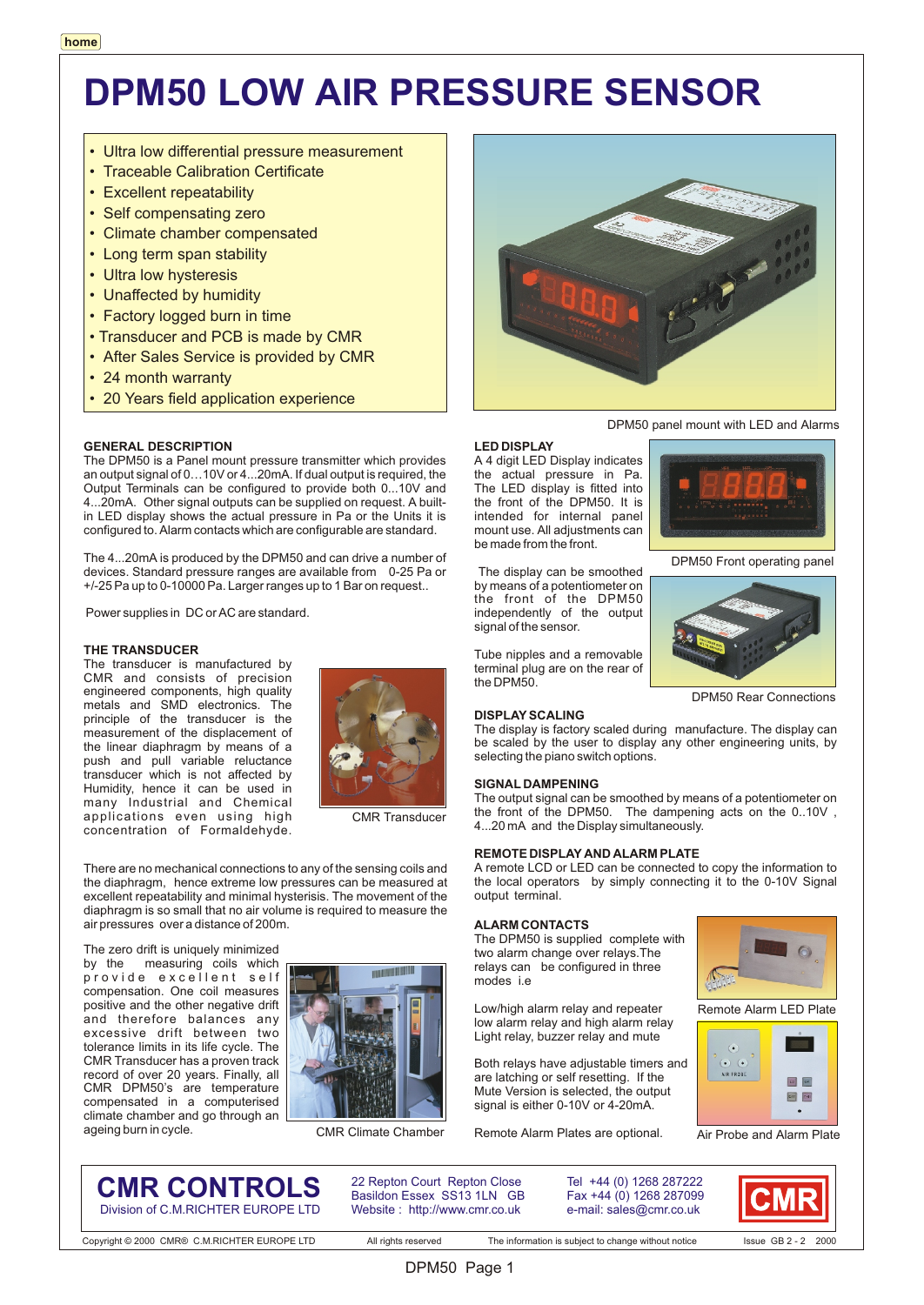## **DPM50 PRESSURE MONITORING SYSTEM**



The CMR Pressure Monitoring Panel can have up to 30 DPM50 instruments fitted into the front door. The Power Supply and terminations are fitted on the back plate. The tube connections are on the top of the panel. All identification labels are fitted to the users requirement.The complete panel is factory tested and all instruments come with calibration certificates traceable to National

Standards. The CMR PVC Tube comes in different colours and can be run for over two hundred metres to the various rooms. The panel can therefore be located in a plant room area, which makes calibration very easy at the required intervals. Remote displays as well as alarm annunciators can be fitted.



**CMR CONTROLS** Division of C.M.RICHTER EUROPE LTD

22 Repton Court Repton Close Basildon Essex SS13 1LN GB Website : http://www.cmr.co.uk

Tel +44 (0) 1268 287222 Fax +44 (0) 1268 287099 e-mail: sales@cmr.co.uk

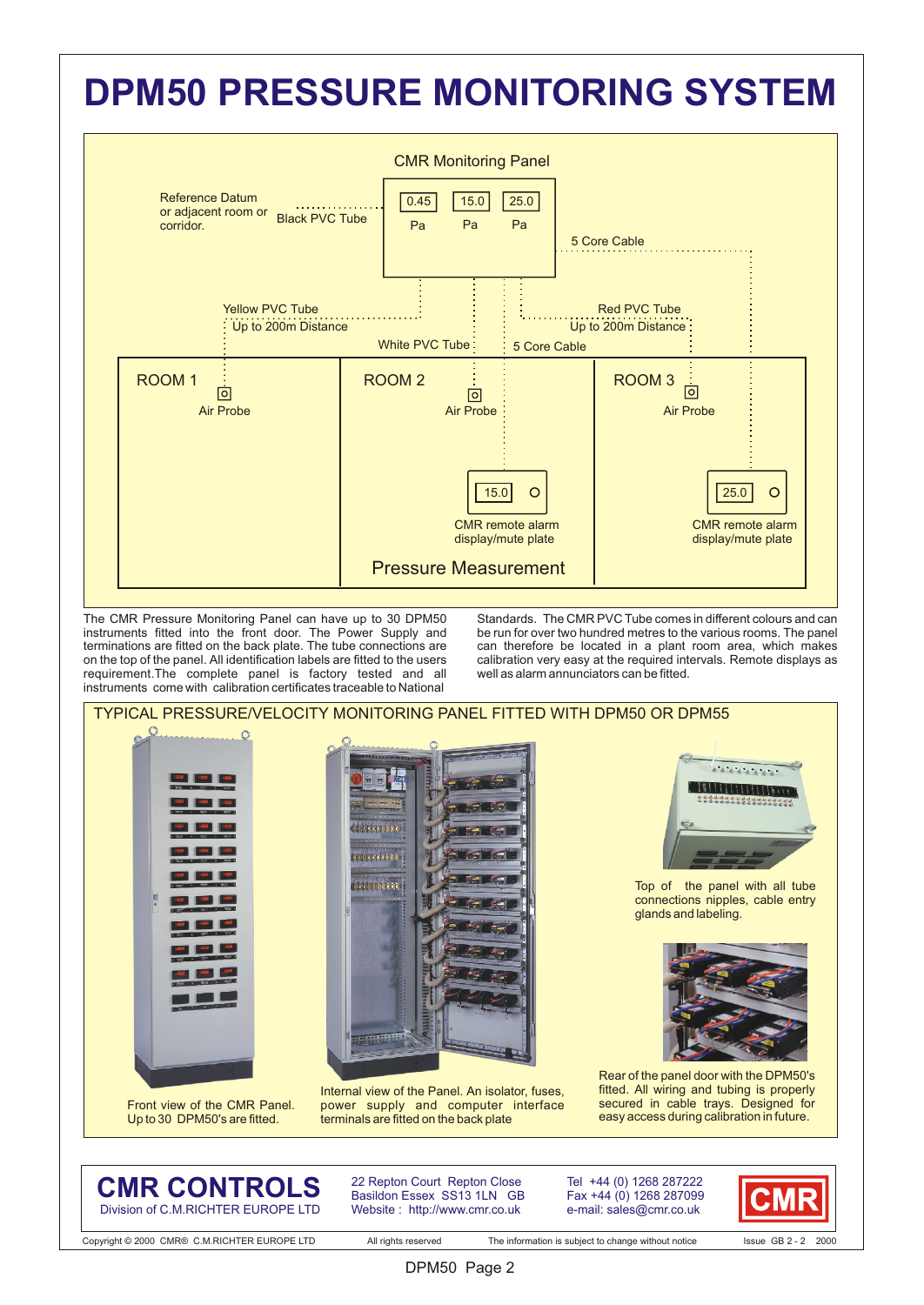# **DPM50 AHU PRESSURE APPLICATIONS**

Typical Air Handling Unit Pressure Measurements



The above schematic shows a practical application in Supply and Extract Air-Handling Unit Control Systems, where Supply and Extract Duct Pressures as well as Filter Pressures must be measured.

The CMR DPM50 transmitters can be mounted into a central control panel and up to 200m Tube can be run from the duct sensing point to the panel without loosing its accuracy.

 The DPM50 have also built in alarm relays, timers and mute facilities and can be scaled to the users requirements.

The DPM50 is ideal for panel mount and are most desirable in plant rooms where operators want to see the performance of the air handling unit. The Transmitters are maintenance- free and long handling unit. The Transmitters are maintenance- free and long term accurate and come complete with traceable Calibration Certificates to National Standards.

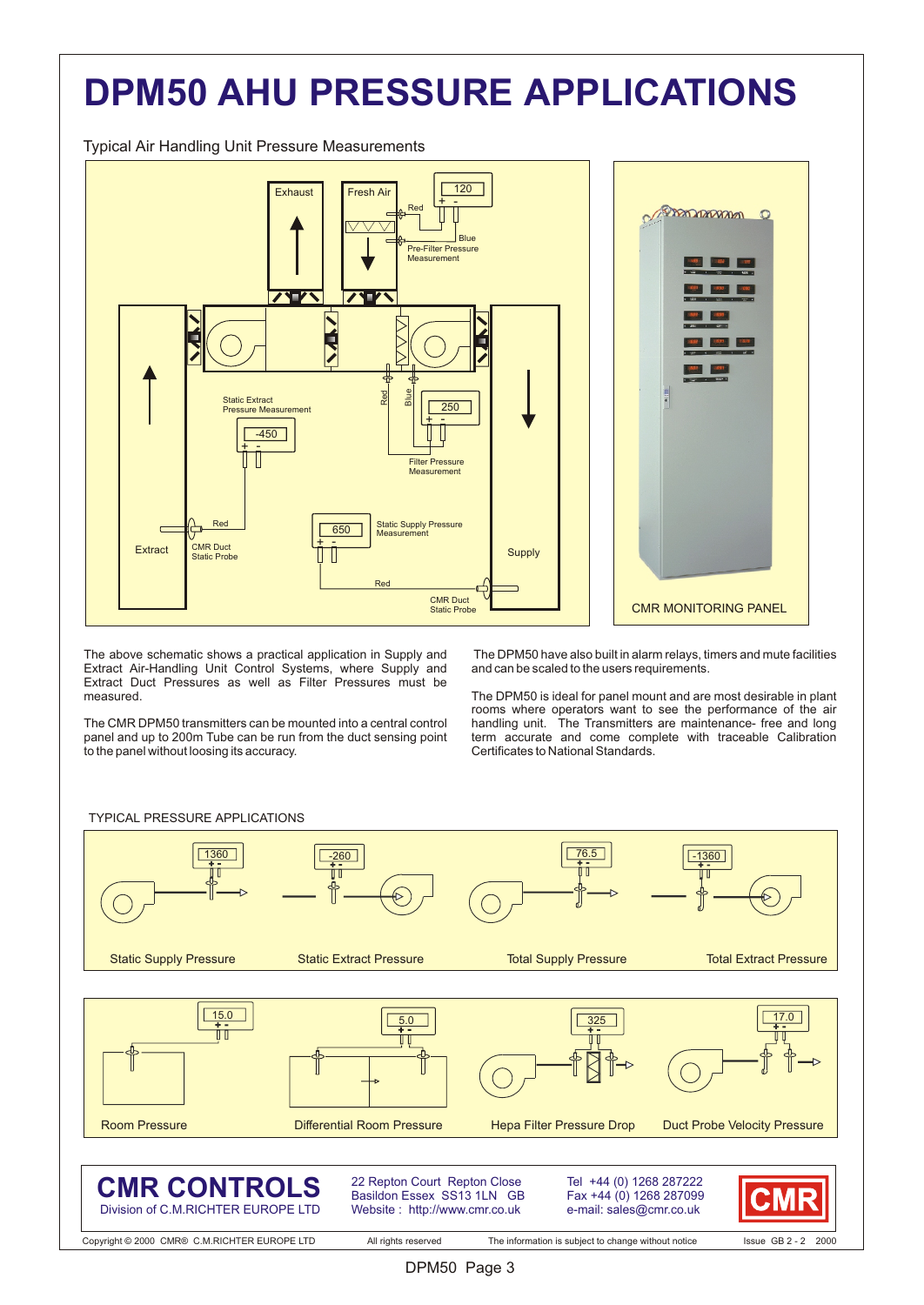## **DPM50 FRONT CONTROL PANEL**

## FUNCTION SETTINGS

The DPM50 Pressure Sensor has all function controls and adjustments underneath the front window.

The large LED display is calibrated for life and hence it is used to display the actual measured value and by adjusting SW1 to the positions indicated below, the display can show the following values:

Measurement in Pa, kPa, mBar, mm H2O, Inches WG. Measurement of the Sensor Volt Signal Output 0-10V Indication of the Low Alarm Set point from P8 Indication of the high Alarm Set Point from P9 Indication of the Low Alarm Timer1 in 99.9s from P10 Indication of the High Alarm Timer2 in 99.9s from P11

The rest of the SW1 switches deal with the Alarm Relays and LED1 and LED2 indicators and timer functions.

The output on Terminal 1 and 2 is normally set to 0-10V and Terminal 3 and 2 has normally 4-20mA unless the DPM50 has the Alarm Mute facility then Terminal 3 is used as Mute input.Changing the SW2 Switch Position the output can be changed to 4-20mA on Terminal 1 and 2.



## SW1 PIANO SWITCH SETTING

The SW1 switch is vital for the correct adjustments of all Potentiometers. The first 1 to 4 switches are used for the display functions and by setting these to the positions as indicated the display shall show the desired values. The Alternate 1, 2, 3, 4 scaling is not used as standard and shall be programmed to suit the users requirements on request at the time of ordering and is reflected in the part number.



## **CMR CONTROLS** Division of C.M.RICHTER EUROPE LTD

22 Repton Court Repton Close Basildon Essex SS13 1LN GB Website : http://www.cmr.co.uk

Tel +44 (0) 1268 287222 Fax +44 (0) 1268 287099 e-mail: sales@cmr.co.uk

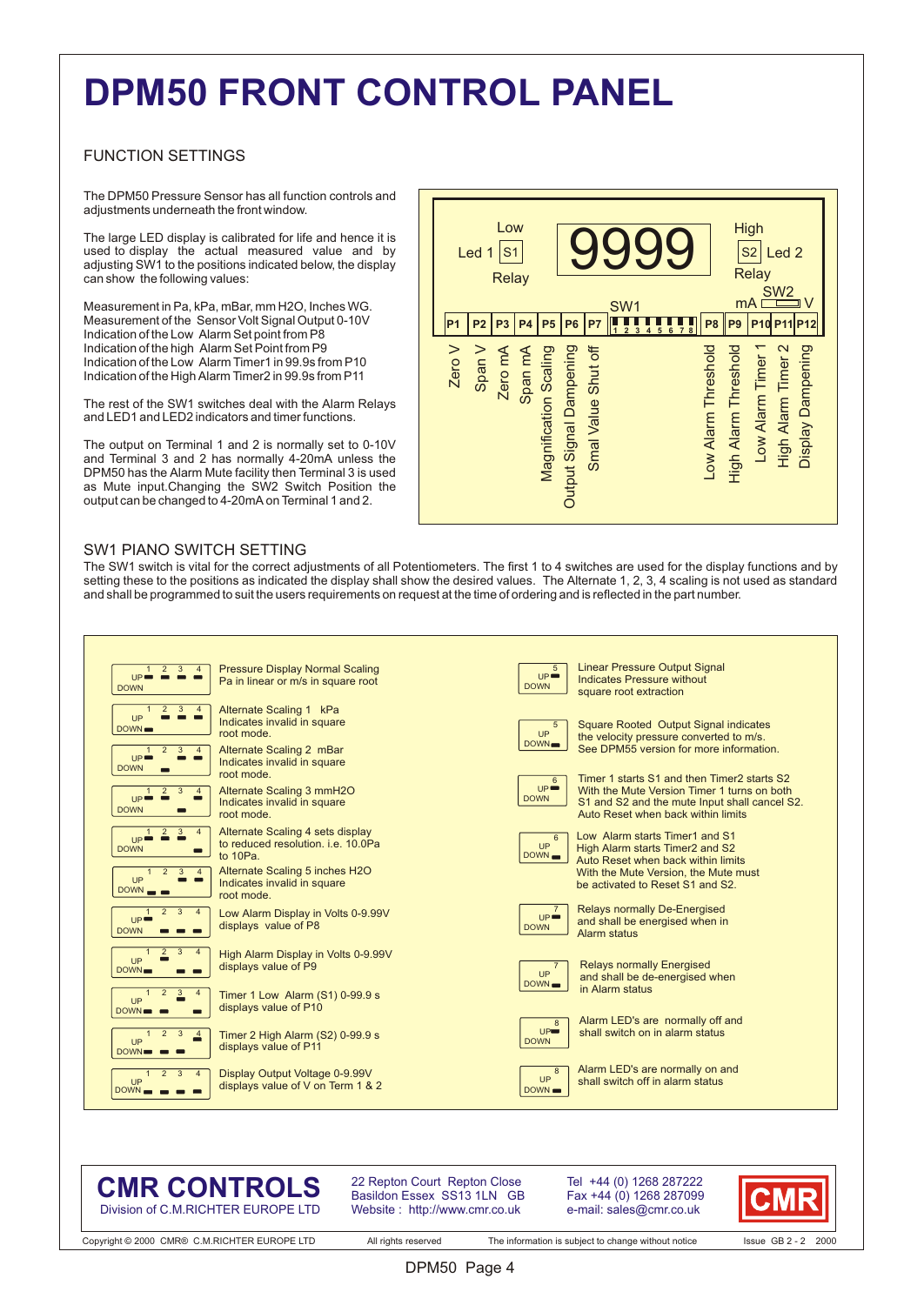## **DPM50 OPERATING INSTRUCTIONS**

## DPM50 PRESSURE MEASUREMENT INSTRUMENT

### **CALIBRATION INSTRUCTIONS**

The DPM50's electronic is easily accessible by removing the front red lens. It is important to know that the DPM50's calibration is based on 0...10V, which means, all calibrations must be carried out in 0...10V first. The mA circuit is factory calibrated and P3 and P4 should normally not be field adjusted.

The standard DPM50 is factory set to have an output signal of 0-10V on terminal 1(+) and 2(-). SW2 is set to V position. A mA output signal is on Terminal 3(+) and 2(-) except with the mute version.

The Mute Version has no dual signal output and therefore the SW2 switch can be used to either switch 0-10V or 4-20 mA to Terminal  $1(+)$  and  $2(-)$ . The Mute switch would then be connected to  $2(-)$  and 3. Once the Alarm comes on, a light can be connected to S1 and a Buzzer to S2. By shorting out 2 and 3 the Buzzer Relay can be switched to turn the Buzzer off.

When calibrating the DPM50 it is essential to know that the +/- range of sensors i.e. -100Pa…+100Pa = 0...10V operate from  $5.00V = 0$ Pa to  $0V = -100$ Pa and from  $5V = 0$ Pa to  $10V = +100$ Pa. The zero Pa voltage output is therefore 5V or 12mA.

The Small Value shut off (P7) must always be fully anti clockwise and the Scaling Potentiometer (P5) must always be fully clockwise when calibrating the DPM50.

#### **ZERO ADJUSTMENT**

Let the DPM50 run for 24hours to settle before attempting to adjust the Zero. The zero is normally factory set.

P1 sets the Zero of the Sensor. Turn the P6 and P12 Potentiometer completely anti clockwise to remove any dampening. Remove all Tubes and let the Sensor settle. Switch SW1 switch 5 to UP and turn P5 fully clockwise with no scaling.

If the Voltmeter is connected to 1(+) and 2 (-) and the SW2 is in V position, adjust P1 until 0.00V or  $0$  Pa is achieved.

If the mA Meter is connected to 1(+) and 2(-) and the SW2 is in mA position , adjust P1 unil 4.00mA or 0 Pa is achieved.

When calibrating mA zero set the SW1 to display output Volts on the LED display to balance Volts and mA during the calibration.

If the 0.00 V Calibration displayed in V on the LED display is correct but the mA Meter connected to 1(+) and 2(-) with SW2 set to mA is not at 4.00mA only then adjust P3 to achieve 4.00 mA.

#### **SPAN ADJUSTMENT**

Check the Zero Adjustment above first. Use any of the CMR Calibrators and pump up the positive nipple of the DPM50 to 75% of Full Scale as indicated on the label of the DPM50 i.e. a 100Pa Sensor would be pumped up to 75.0 Pa.

If the Voltmeter is connected to  $1(+)$  and  $2(-)$  and the SW2 is in V position, adjust P2 until 7.50V or 75.0 Pa is achieved.

If the mA Meter is connected to  $1(+)$  and  $2(-)$  and the SW2 is in mA position , adjust P2 until 16.00m A or 75.0 Pa is achieved.

When calibrating mA span set the SW1 to display output Volts on the LED display to balance Volts and mA during the calibration.

If the 7.50 V Calibration displayed in V on the LED display is correct but the mA Meter connected to  $1(+)$  and  $2(-)$  with SW2 set to mA is not at 16.00mA only then adjust P4 to achieve 16.00 mA.

**Repeat the Zero and Span adjustments a few times**

### **LINEARITY CHECK**

Use any CMR Calibrator and pump up the positive nipple of the DPM50 to 25% of Full Scale as indicated on the label of the DPM50 i.e. a 100Pa Sensor would be pumped up to 25.0Pa.

25% = 25 Pa or 2.50V - 8.00mA 50 % = 50 Pa or 5.00V - 12.00mA . 100% = 100 Pa or 10.00V - 20.00mA

The Linearity is the accuracy of the Sensor less any Calibrator deviation:

#### Example:

Zero of Sensor = 0.00 V Zero of Calibrator = 0.0Pa Span of Sensor =  $7.55V$  Span of Calibrator =  $75.5Pa$ The Sensor is 100% linear compared with the Calibrator.

### **DAMPENING OF OUTPUT SIGNAL**

Adjust P6 to clockwise for signal output dampening. This adjustment is useful in monitoring applications where the output signal must be smoothed to eliminate fluctuations in the digital data input channels of Scada Monitoring or BMS Computer Systems. During Calibration of the DPM50 set P6 to anti-clockwise. P6 affects the Display as well.

#### **DAMPENING OF THE DISPLAY**

Adjust P12 to clockwise for display dampening. This adjustment is useful in turbulent air where the output signal must be fast but the display slow. During Calibration of the DPM50 set P12 to anticlockwise. P12 does not affect the output signal.

#### **ALARM THRESHOLD**

Set SW1 switch to Low Alarm Display or High Alarm Display and adjust P8 or P9 to the desired alarm Levels. 0-100 Pa = 0-10V. If the low Alarm is to be set to 25.0 Pa set P8 to display 2.50V on the Display. If the high Alarm is to be set to 75.0 Pa adjust P9 to display 7.50V on the display.

### **ALARM TIMERS**

Set SW1 switch to Low Timer Display or High Timer Display and adjust P10 or P11 to the desired Time Levels. The display shows from 0 to 99.9s. If the low Timer is to be set to 10s set P10 to display 10.0 on the Display. If the high Timer is to be set to 75s adjust P11 to display 75.0 on the display.

## **ALARM OPERATION SW1 - SW6 IN UP POSITION**

Press SW1 switch 6 to up position and if the DPM50 is not a Mute Version then the Low or High Threshold starts Timer1 and after time out switches S1, and starts Timer2 and after time out switches S2. With The Mute Version, the Timer1 starts and after time out both S1 and S2 switch. The Mute input cancels S2 .

The Alarm auto resets itself if measured value is back within limits.

#### **ALARM OPERATION SW1 - SW6 IN DOWN POSITION**

Press SW1 switch 6 to down position and if the DPM50 is not a Mute Version then the Low Threshold starts Timer1 and the High Threshold starts Timer2.After time out of Timer1, S1 switches on the low alarm and after time out of Timer2, S2 switches on the high alarm.

The Alarm auto resets itself if measured value is back within limits.

With The Mute Version, the function is identical to the switch 6 in UP position with the exception that the Mute has to be activated to reset the alarm relays when the measured value is back within limits.

## **CMR CONTROLS** Division of C.M.RICHTER EUROPE LTD

22 Repton Court Repton Close Basildon Essex SS13 1LN GB Website : http://www.cmr.co.uk

DPM50 Page 5

Tel +44 (0) 1268 287222 Fax +44 (0) 1268 287099 e-mail: sales@cmr.co.uk

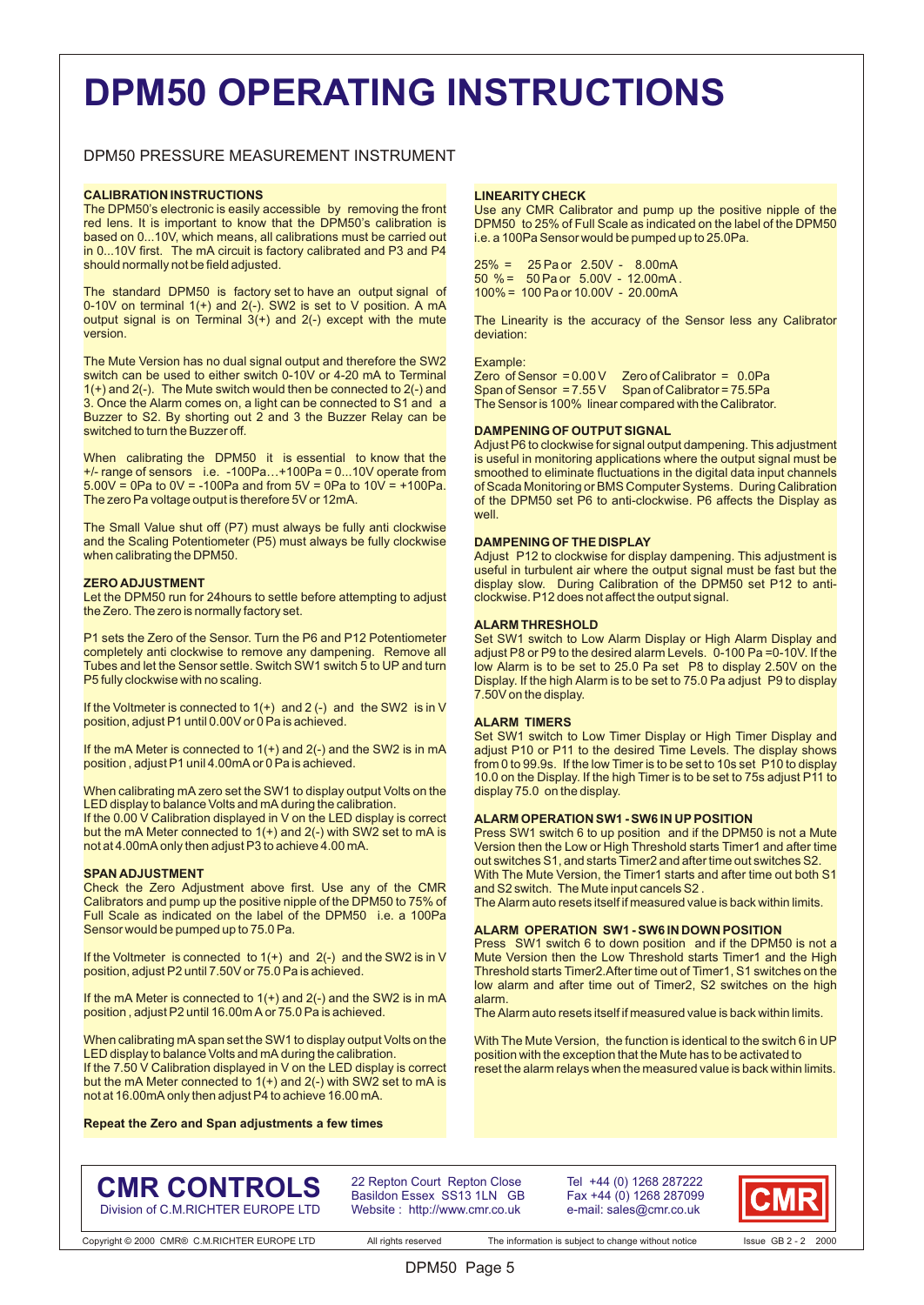## **DPM50 ORDER DESCRIPTION**

## DPM50 PRESSURE MEASUREMENT INSTRUMENT

### **GENERAL**

CMR manufactures a large range of DPM50 panel mount pressure sensors to suit many applications. Because of the variety of pressure ranges, output signals and power supplies it has been necessary to design an easy to use selection table for anybody to make up a DPM50 specification to satisfy a requirement. You will find all specifications available with the associated ordering Code on the DPM50 Pressure Sensor Selection Table .

#### **DPM50 PART NUMBER**

The DPM50 Part Number starts with the selection of the enclosure which depends on the Tube connections. In the Example we have chosen Code '30A' which is a standard DPM50 enclosure with 6 mm barbed nipples to fit CMR PVC Tube.

The Part Number therefore starts with ' 30A '.

Smaller straight nipples with a 3 mm O./D to fit the small bore CMR Silicone Tube makes Panel installations easier. This would have the Code '30B'.

### **NEGATIVE PRESSURE RANGE**

The Negative Range is specified as (-) Pa. If the application requires to measure a negative pressure against a reference, i.e. a room has to be at negative pressure compared with the corridor then<br>the room has to be connected to the Red or  $(+)$  ningle the room has to be connected to the Red or  $(+)$  nipple. (-) nipple shall be connected to the reference in this case the corridor.

The negative room pressure shall suck on the red (+) nipple and the DPM50 produces an output signal equivalent of the negative pressure measured.

In the Example we have chosen - 25 Pa which has the Code '010' . The Part Number extends to '30A 010'.

If the DPM50 must only measure in the positive Range i.e 0-25Pa than the Negative Range will always be selected as 0Pa and the Code is always '000'.

#### **POSITIVE PRESSURE RANGE**

Now you have to determine, if you need to measure Positive Pressure. It is common to identify if the Room has gone into Positive Pressure and it is necessary to measure to which extent it has gone to positive. Therefore, it is suggested to use +25 Pa as the Positive Pressure Range. Please note that zero Pa Pressure is

now in the middle of the Sensor Range.

This means the DPM50 can measure from -25 Pa to 0 and to +25 Pa. The Positive Pressure Range +25 Pa has the Code '010'. The Part Number extends to '30A 010 010'

### **OUTPUT SIGNAL**

The Industry Standard for Output Signals is 0...10V or 4...20mA, but other signals can be supplied by CMR on request and are listed in the Selection Table. In the Example, we have chosen 0...10 V which has the Code 'A'.

The Part Number extends to '30A 010 010 A

If 0...10V is the Output Signal for -25 Pa to + 25 Pa than 5 V is 0 Pa. from 5V to 0V the DPM50 measures from 0 Pa to -25 Pa i.e. -12.5 Pa would be 2.5V.

From 5V to 10V the DPM50 would measure positive Pressure from 0 Pa to + 25 Pa i.e. + 12.5 Pa would be 7.5V.

It is standard to use equal ranges  $-25$  Pa to  $+25$  Pa rather than - 25 Pa to + 50 Pa but CMR can provide any offset.

## **POWER SUPPLY**

The Industry Standard is 24VDC or 24VAC. 110VAC and 230VAC are less used today for safety and EMC protection reasons. The 15VDC version has no relays and no mA output and is not often used.

 We have chosen 24VDC which has the Code '2'. The Part Number extends to '30A 010 010 A 2'.

### **ALARM RELAY SETTINGS**

The DPM50 has two alarm relays which can be configured to do several functions. The relays can be operated as a low or high alarm having a threshold and a timer for each. This can be factory set by switching one of the Piano Switches to achieve Lo/Hi and the Code is 'A'

Alternatively, the threshold could trigger one relay first and after a time out the second. This can be selected by a piano switch to achieve Lo/Hi + R and the Code is 'B'

If an alarm function is required which switches a light and a buzzer and the buzzer must be muted, then a solder link has to be made internally. The Mute would be accessible via Terminal 3. The selection would be Lo/Hi Mute and the Code is 'C'.

We have chosen the Code 'A' The Part Number extends to ' 30A 010 010 A 2 A'.

### **SCALED UNITS**

The 4 digit LED is factory scaled to suit the application i.e. -25 Pa to + 25 Pa which means it is scaled in Pa (Pascals). If the Pa pressure is larger than the display can show, the display shall be configured to mBar..

By switching Piano Switches the engineering units can be changed to mBar which is Code '2' or kPa which is Code '3' or mmH2O which is Code '4' or inches WG which is Code '5'

We have therefore chosen the Code '1' The Part Number extends to ' 30A 010 010 A 2 A 1'.

#### **DECIMAL POINTS**

The 4 digit LED can only display 1999 or 199.9 or 19.99 or 1.999 all depending on the decimal point setting..

It is essential to know how the pressure should be indicated on the LED. In the example we have chosen one decimal point which has the Code 'B' and the display should indicate -25.0 to + 25.0 Pa. The Part Number extends to ' 30A 010 010 A 2 A 1 B'.

#### **LINEARITY**

The DPM50 is available in two Linearity Grades 0.5 % or 1%. In the Example we have chosen 0.5% which has Code 'A'.

The Part Number extends to '30A 010 010 A 2 A 1 B A'

### **TRACEABLE CALIBRATION CERTIFICATE**

The DPM50 can be supplied with aTraceable Calibration Certificate to National Standard which has the Code 'T'. In the Example we have used Code 'T

The Part Number extends to '30A 010 010A 2 A 1 B A T'.

#### **FINAL PART NUMBER**

The Part Number to order is 30A010010A2A1BAT.

**Now try and select your own DPM50 using the DPM50 Order Selection Table.**

## **CMR CONTROLS** Division of C.M.RICHTER EUROPE LTD

22 Repton Court Repton Close Basildon Essex SS13 1LN GB Website : http://www.cmr.co.uk

DPM50 Page 6

Tel +44 (0) 1268 287222 Fax +44 (0) 1268 287099 e-mail: sales@cmr.co.uk

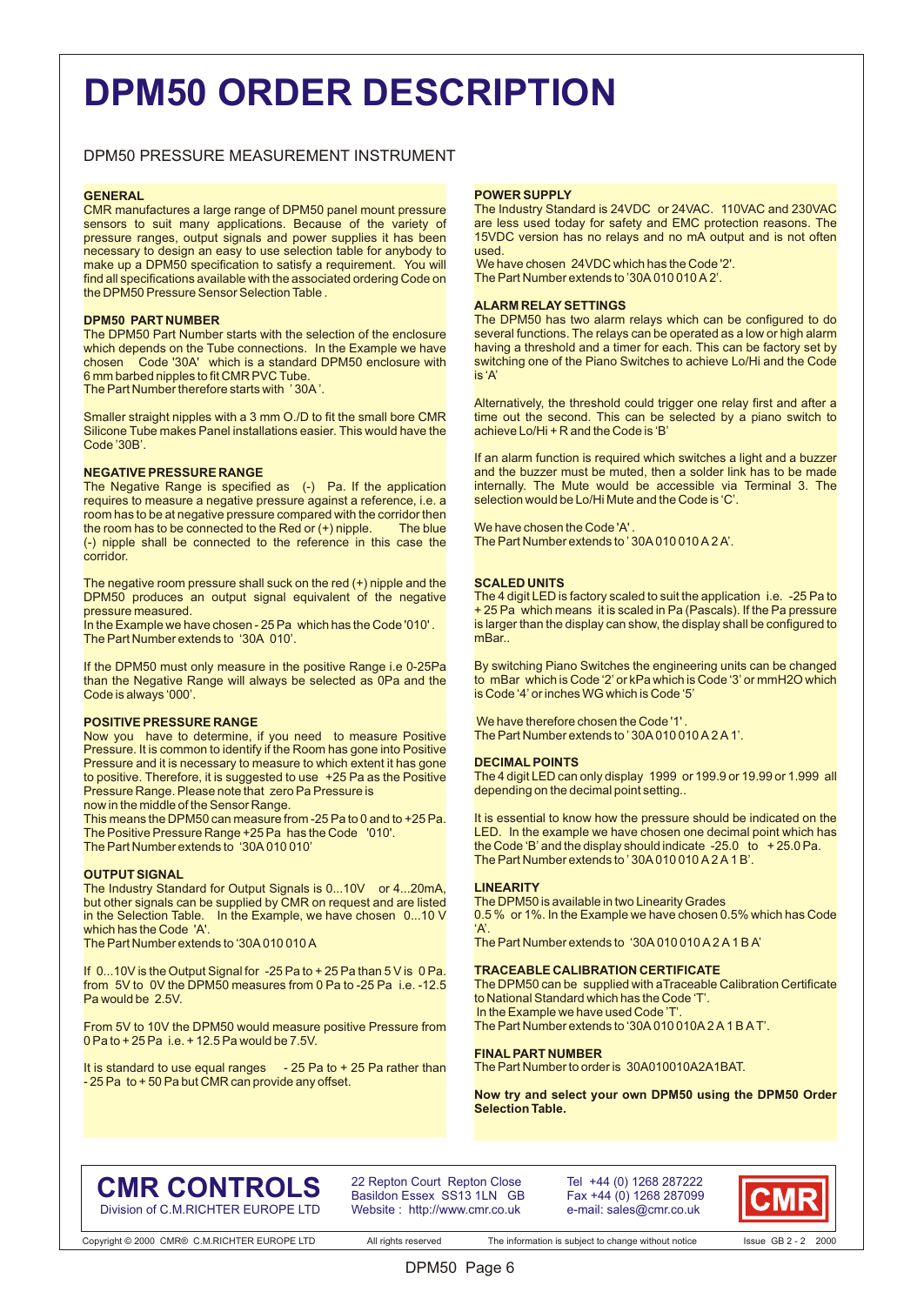## **DPM50 ORDER SELECTION TABLE**

The selection Table has been prepared to make ordering easy. Each Column contains a number of different options which are available and a Part Number can be established by yourself depending on your specific requirements. The Example Part Number 30A 010 010 A 2 A 1 B A T which is printed above the Selection Table can be identified as being a DPM50 Pressure Sensor having 6mm barbed tube connectors with a Negative Range of -25Pa and a Positive Range of +25 Pa, with an Output Signal of 0..10V which would mean in this case 0 Pa is 5V. The Power Supply is 24VDC. The DPM50 is set up as a Low and High Alarm Unit. The display is scaled in Pa (Pascals). The Decimal Points are adjusted to 1 which indicates from -25.0 Pa to +25.0 Pa. The Linearity is 0.5% and it comes with a traceable Calibration Certificate to National Standards.

## **EXAMPLE PART NUMBER SELECTION ( The code after the ( = ) sign is used i.e. 6mm = 30A )**

| <b>30A</b>   | 010              | 010                               | A             | 2 <sup>2</sup>           | A                           | $\mathbf{1}$  | B              | A                                 | T           |
|--------------|------------------|-----------------------------------|---------------|--------------------------|-----------------------------|---------------|----------------|-----------------------------------|-------------|
| <b>DPM50</b> | <b>Negative</b>  | <b>Positive</b>                   | <b>Output</b> | <b>Power</b>             | <b>Alarm</b>                | <b>Scaled</b> | <b>Decimal</b> | Linea-                            | Certifi-    |
| Part No.     | Range            | Range                             | <b>Signal</b> | <b>Supply</b>            | <b>Setup</b>                | <b>Units</b>  | <b>Points</b>  | rity                              | cate        |
| $6mm = 30A$  | $0 Pa = 000$     | $0 Pa = 000$                      | $0.10V = A$   | $15 VDC = 1$             | $Lo/Hi = A$                 | $Pa = 1$      |                | $000 = A \cdot 0.5\% = A$         | $Trace = T$ |
| $3mm = 30B$  | $-25$ Pa = 010   | $+25$ Pa = 010                    | $4.20mA = B$  | $24 VDC = 2$             | Lo/Hi+R = B $ mBar = 2 $    |               |                | $00.0 = B   1.0\% = B  $ None = N |             |
|              | $-50$ Pa = 015   | $+50$ Pa = 015                    | $0.20mA = C$  |                          | 24 VAC = $3$ Lo/Hi Mute = C | $kPa = 3$     | $0.00 = C$     |                                   |             |
|              | $-60$ Pa = 020   | $+60$ Pa = 020                    |               | $5.19mA = D$ 110 VAC = 4 |                             | $mm = 4$      | $.000 = D$     |                                   |             |
|              | $-100$ Pa = 025  | $+100$ Pa = 025                   |               | $230$ VAC = 5            |                             | " $WG = 5$    |                |                                   |             |
|              | $-125$ Pa = 030  | $+125$ Pa = 030                   |               |                          |                             |               |                |                                   |             |
|              | $-150$ Pa = 035  | $+150$ Pa = 035                   |               |                          |                             |               |                |                                   |             |
|              | $-200$ Pa = 040  | $+200$ Pa = 040                   |               |                          |                             |               |                |                                   |             |
|              | $-250$ Pa = 045  | $+250$ Pa = 045                   |               |                          |                             |               |                |                                   |             |
|              | $-300$ Pa = 050  | $+300$ Pa = 050                   |               |                          |                             |               |                |                                   |             |
|              | $-400$ Pa = 055  | $+400$ Pa = 055                   |               |                          |                             |               |                |                                   |             |
|              | $-500$ Pa = 060  | $+500$ Pa = 060                   |               |                          |                             |               |                |                                   |             |
|              | $-750$ Pa = 065  | $+750$ Pa = 065                   |               |                          |                             |               |                |                                   |             |
|              | $-1000$ Pa = 070 | $+1000$ Pa = 070                  |               |                          |                             |               |                |                                   |             |
|              | $-1500$ Pa = 075 | $+1500$ Pa = 075                  |               |                          |                             |               |                |                                   |             |
|              | $-2000$ Pa = 080 | $+2000$ Pa = 080                  |               |                          |                             |               |                |                                   |             |
|              | $-2500$ Pa = 085 | $+2500$ Pa = 085                  |               |                          |                             |               |                |                                   |             |
|              | $-3000$ Pa = 090 | $+3000$ Pa = 090                  |               |                          |                             |               |                |                                   |             |
|              | $-4000$ Pa = 095 | $+4000$ Pa = 095                  |               |                          |                             |               |                |                                   |             |
|              | $-5000$ Pa = 100 | $+5000$ Pa = 100                  |               |                          |                             |               |                |                                   |             |
|              | $-6000$ Pa = 105 | $+6000$ Pa = 105                  |               |                          |                             |               |                |                                   |             |
|              | $-7000$ Pa = 110 | $+7000$ Pa = 110                  |               |                          |                             |               |                |                                   |             |
|              | $-8000$ Pa = 115 | $+8000$ Pa = 115                  |               |                          |                             |               |                |                                   |             |
|              | $-9000$ Pa = 120 | $+9000$ Pa = 120                  |               |                          |                             |               |                |                                   |             |
|              |                  | $-10000$ Pa = 125 +10000 Pa = 125 |               |                          |                             |               |                |                                   |             |

## **HOW TO ORDER**

Make up your own DPM50 Pressure Sensor selection below using the empty cells

## **EXAMPLE**

- A panel mount pressure transmitter is required of the Type DPM50
- The tube connections must be 3mm for small silicone Tube
- The negative pressure range must be -100Pa
- The positive pressure range must be +100Pa
- The output signal must be 4-20mA
- The power supply must be 24V AC isolated
- The Alarms must have a mute facility
- The scaled units must be in Pascals (Pa) The indication must be 100.0 with one decimal point
- The linearity must be 1% of full scale
- The Certificate must be traceable to National Standards

## **The part Number for this DPM50 is 30B 025 025 B 3 C 1 B B T**

## **CMR CONTROLS** Division of C.M.RICHTER EUROPE LTD

22 Repton Court Repton Close Basildon Essex SS13 1LN GB Website : http://www.cmr.co.uk

Tel +44 (0) 1268 287222 Fax +44 (0) 1268 287099 e-mail: sales@cmr.co.uk



Call CMR for assistance at any time